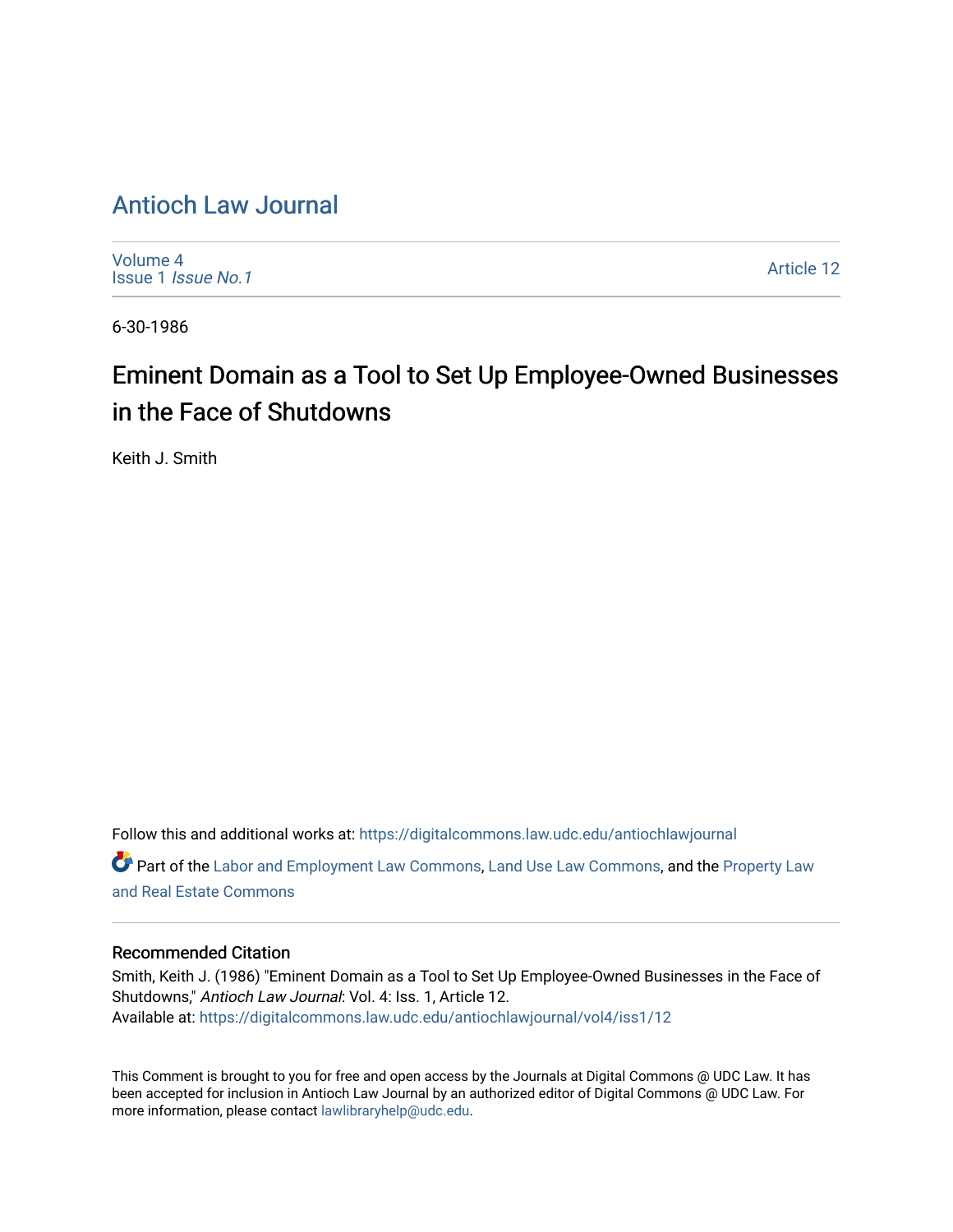# EMINENT **DOMAIN AS A** TOOL TO **SET UP** EMPLOYEE-OWNED **BUSINESSES** IN THE **FACE** OF **SHUTDOWNS**

#### **KEITH J. SMITH\***

#### **I. INTRODUCTION**

In recent years there has been a tremendous increase in the number of worker-owned businesses, with more than 2,000 in existence today.' Studies show that part of the reason for this increase is their success: employee-owned businesses are more productive,<sup>2</sup> create more jobs,<sup>3</sup> and grow faster than comparable non-employee owned companies. <sup>4</sup>

One factor that has contributed to the growth of worker-owned businesses has been plant shutdowns. Today corporations are able to relocate around the world in order to maximize profits.<sup>5</sup> As a result, the Northeast and the Midwest alone lost an estimated **900,000** jobs during the 1970s from plant shutdowns. <sup>6</sup>**A** plant closing can have a devastating impact on a town or city. However, communities confronted **by** this situation are not helpless.

The doctrine of eminent domain is a legal tool that can be used **by** communities to address the issue of plant closings while facilitating the creation of worker-owned businesses. In this Comment **I** will demonstrate that the use of eminent domain to appropriate a business being shutdown so that it can be sold to its employees is an historically justified and intellectually sound exercise of statutorily authorized government power.

This Comment focuses primarily on the doctrine of eminent domain in Massachusetts for four reasons: first, eminent domain has been seriously considered in Massachusetts as a tool to prevent plant shutdowns. <sup>7</sup>

**<sup>\*</sup>** Member of the class of **1987,** Antioch School of Law; B.A. **1980,** State University of New York at Oswego.

<sup>&</sup>lt;sup>1</sup> Rosen and Klein, *Job Creating Performances of Employee Owned Companies*, MONTHLY LA-**BOR REVIEW,** (August, 1978).

**<sup>2</sup>** K. Berman, A Study of Worker Owned Plywood Companies (1967) (published **by** the National Center for Employee Ownership (NCEO) in Arlington, Virginia).

*<sup>3</sup> See supra n. 1.*

<sup>4</sup> **A** Cohen, Employee Ownership Companies After the Founder Retires **(1985)** (available through **NCEO).**

**<sup>5</sup> Weinberg,** *The Use of Eminent Domain To Prevent An Industrial Plant Shutdown: The Next Step In An Expanding Power,* 49 **ALB. L. REV. 95** (1984).

**<sup>6</sup>** Barker, *There Is A Better Way,* **32 LAB. L.J. 453,** 454 **(1981).**

**<sup>7</sup>** The Boston City Council voted 11-2 to use eminent domain to acquire the Colonial Meat Packing plant, in order to create a worker-owned business. Telephone interview with Gary Dotterman, Aid to Boston Council Member Condras, (July **8, 1986).**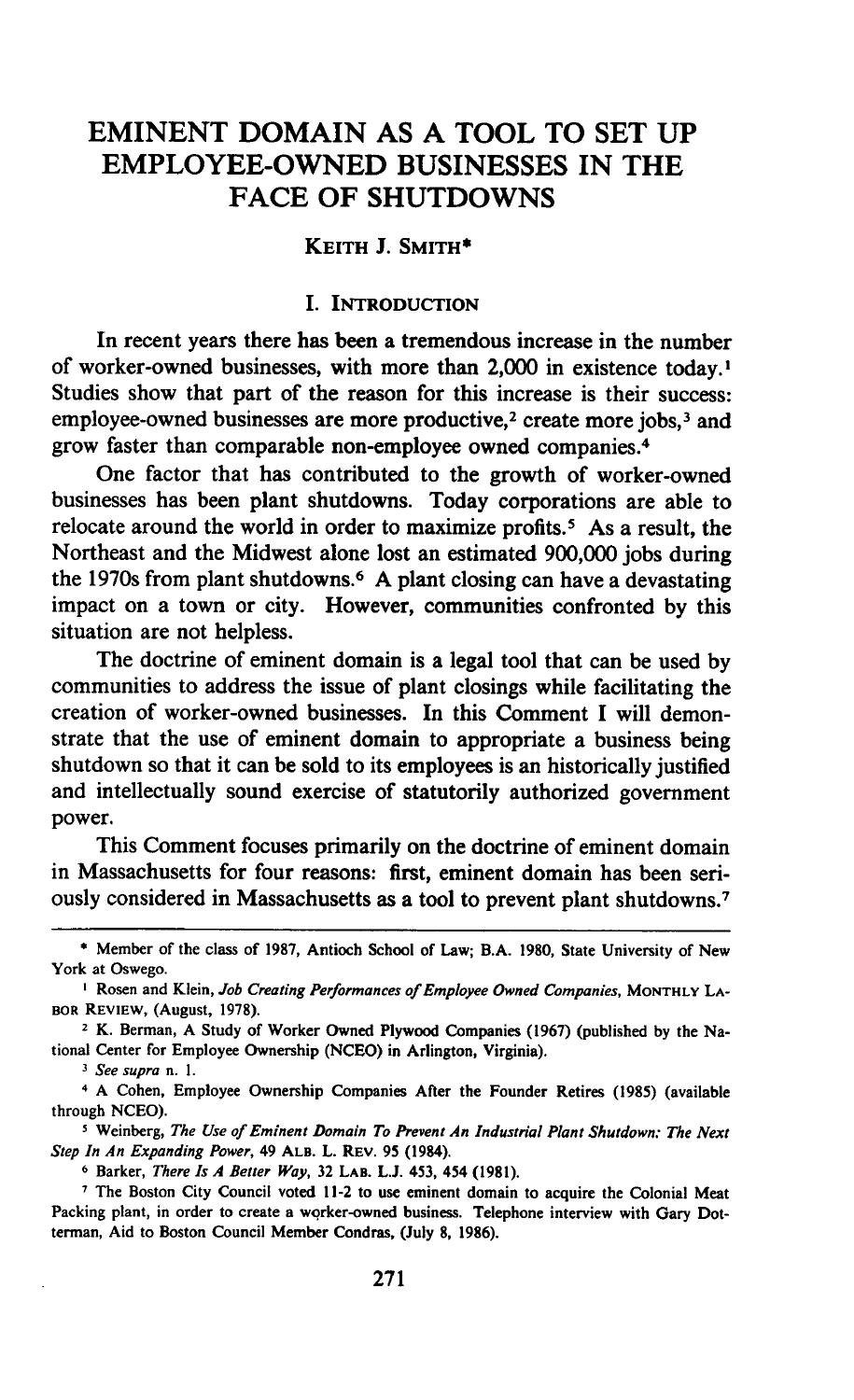Second, the economic development statutes presently in existence in Massachusetts authorize the use of eminent domain in this fashion.<sup>8</sup> Third, the use of eminent domain to facilitate an employee owned business is primarily a state law question because the authority to use eminent domain arises under the state constitution,<sup>9</sup> and the underlying public use that justifies the exercise of eminent domain aids the local economies.<sup>10</sup> Fourth, state courts are becoming more active. Two factors have contributed to this development: the federal courts are not the activist courts they were twenty years ago and the present United States Supreme Court promotes states rights.<sup>11</sup> This allows state courts to be more active without interference from the federal courts.

Part II provides a historical overview of the public use aspect of eminent domain, from its initial definition of actual use by the public to its present definition of a benefit to the public.12 United States Supreme Court cases are discussed only with respect to the deference they give to state exercises of eminent domain. Part III analyzes the controversial case of *Poletown Neighborhood Council v. City of Detroit,13* in which an inner city neighborhood encompassing some 450 acres was razed to allow the General Motors Corporation to build an auto assembly plant. This case highlights the criticisms and risks associated with private transferee takings used to promote business interests. Part IV first examines the phenomenon of employee-owned businesses. Then a hypothetical worker-owned business established through the use of eminent domain is juxtaposed against the *Poletown* case.14 This will show that when an employee-owned business is promoted by eminent domain the serious problems raised by *Poletown 15* may be avoided and eminent domain can once again be used as a tool to address local economic problems as it has been in the past.<sup>16</sup>

- 12 *See supra* note 10.
- *13* 410 Mich. 616, 304 N.W.2d 455 (1981) *(per curiam).*
- *14 Id.* at 410.
- **15** *Id.* at 478.
- **16** This issue is fully discussed *infra* at Part II.

**<sup>8</sup>** Memorandum of Law, Power of New Bedford Massachusetts to Acquire the Morse Cutting Tools Plant Through Eminent Domain (1984) (available at the Institute for Public Representation, Georgetown University Law Center).

**<sup>9</sup>** Mass. Const. Pt. **1,** Art. 10, §§ **11.**

**<sup>10</sup>** Public use, in the broad view, can be equated to public advantage, that is anything that increases public resources, industrial energies, and promotes the productive power of a considerable number the inhabitants of the governmental unit exercising eminent domain. 2A *Nichols on Eminent Domain §§* 7.02(2) (1985).

*<sup>1</sup> Hawaii Housing Authority v. Midkiff;* 104 S. Ct. 2321, 2329 (1984).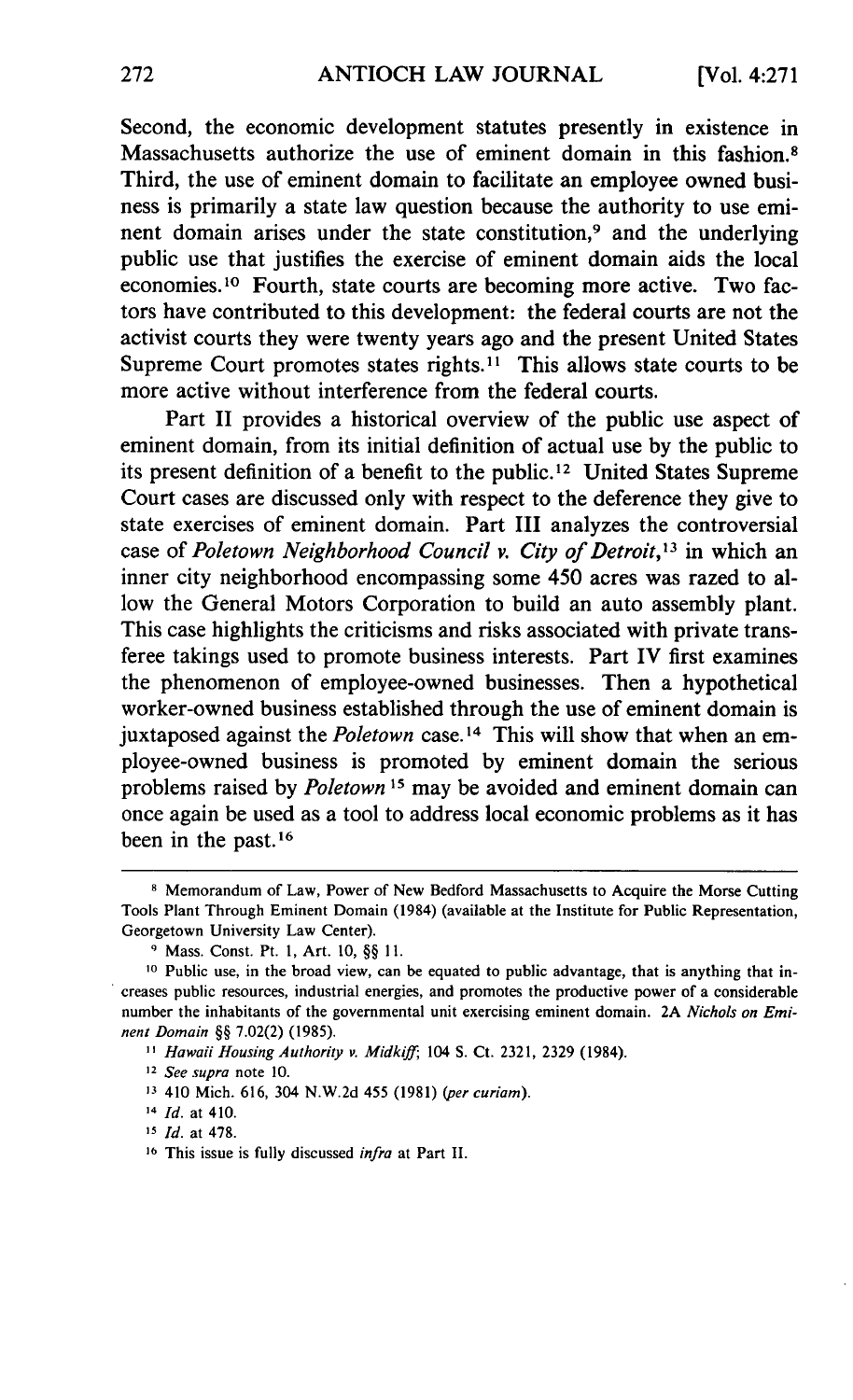## II. THE **HISTORICAL DEVELOPMENT OF** EMINENT **DOMAIN AND** THE CONCEPT OF **PUBLIC USE IN MASSACHUSETTS**

Eminent domain is the power of the sovereign to appropriate private property for a public use.<sup>17</sup> This power is limited by the Massachusetts and United States Constitutions, both of which provide that private property can only be taken for a public use and that just compensation must be paid for the property taken.<sup>18</sup> The extent of compensation required is beyond the scope of this paper. This section traces chronologically the judicial interpretation of the concept of public use.

Massachusetts was one of the first American colonies in which the English used eminent domain. A 1639 statute authorized the county courts to appoint local citizens' committees to construct highways and roads using eminent domain if the land needed could not be purchased outright.<sup>19</sup> When the Colonies gained their independence from England, Massachusetts provided for the use of eminent domain in its Constitution.20 Initially the only use of eminent domain was for the construction of roads. This exercise of eminent domain provided for the actual use by the public of the condemned land.<sup>21</sup> The definition of public use has steadily broadened from this initial narrow interpretation.

Eminent domain had another arguably less public use in the Mill Acts of 1700s and 1800s, in which it was used to promote the development of private mills. The Mill Acts allowed mill owners to flood their neighbors' property in order to build up a head, or pond, of water sufficient to operate their mills. 22 Agriculture was the mainstay of most communities until the industrial revolution. The mills served a central function in local economies by providing a place for farmers to grind their grains. This was the first step in broadening the definition of public use. No longer was public use actual use by the public, as it had been when eminent domain was used to construct roads and highways. In *Stowell v. Flagg,23* the Massachusetts Supreme Judicial Court held that the neighbors' only remedy to the flooding was an action for damages. The exercise of eminent domain could not be prevented. This illustrates

**23 11** Mass. 364 (1814).

*<sup>17 1</sup> Nichols on Eminent Domain, §§* 1.13[1] (1985).

**<sup>&</sup>quot;1** Mass. Const. Pt. **1,** Art. 10, *§* 11.

**<sup>19</sup>** Meidinger, *The "Public Uses" of Eminent Domain: History and Policy,* 11 ENVTL. L.J. 1, 13 **(1980).**

<sup>20</sup>Mass. Const. Pt. **1,** Art. 10, §§ **11.**

<sup>21</sup> Land taken through the exercise of eminent domain is referred to as condemned after it is taken. 2 P. Nichols, **NICHOLS ON** EMINANT **DOMAIN** 1013 (2d ed. 1917).

**<sup>22</sup>** Agriculture was the mainstay of most communities until the industrial revolution. The mills served a central function in local economies by providing an important service, a place for farmers to grind their grains. Bennett, *Eminent Domain and Redevelopment. The Return of Engin Charlie, <sup>31</sup>* **DE PAUL** L. REV. 115, 116 (1981).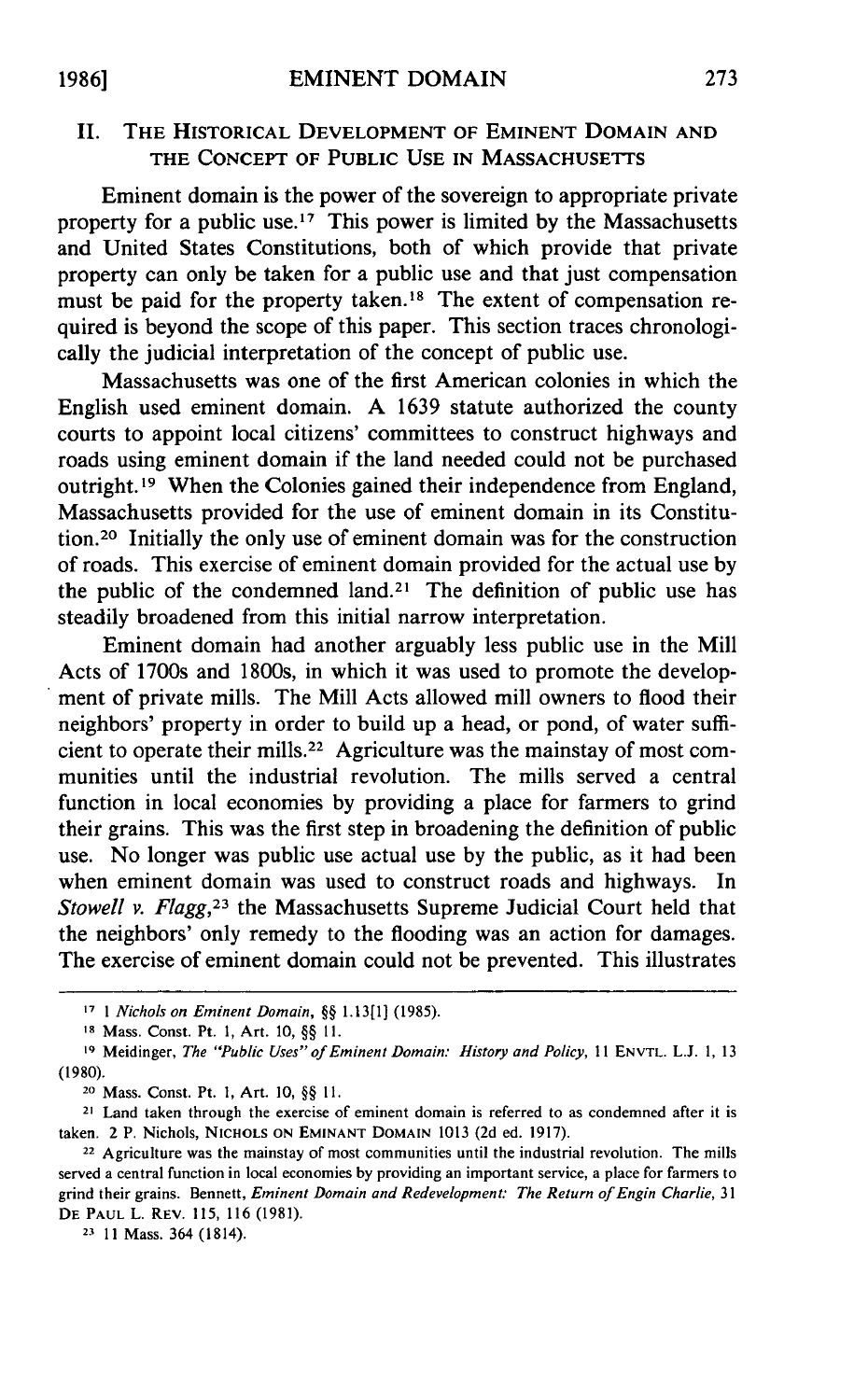the strength of even the early uses of eminent domain when its exercise clashed with private property interests.

Many states passed a version of the Mill Acts similar to that in Massachusetts. In an agrarian society, the local mill served the central function of processing grains. Without easy access to mills, towns could not have grown as they did. Even though the mills were privately owned, they were required by law to be open for public use.<sup>24</sup> The courts reasoned that the public use served by having a mill in which local farmers could process their grains outweighed the disadvantage accompanying the flooding of a few peoples' land.

Without the expansion of the milling business, farmers could not have expanded their own operations and grown more food for the community. They would either have had to travel farther to have their grain processed, or to process the grain themselves, thereby leaving less time to grow crops. Eminent domain was exercised to promote the growth of agriculture, the main business of the colonial economy.

Soon other types of mills were benefitting from the Mill Acts. In 1832, the concept of public use was expanded to allow the new growth industry, manufacturing concerns, to build dams flooding neighboring property. In *Boston and Roxbury Mill Corporation v. Newman*,<sup>25</sup> the court noted that,

[for more than a century the mill owner has had the right to raise a head or pond of water by flowing the lands of others [and] paying the damage **...** The owner of the land us thereby deprived of the entire dominion of his soil, because the public good required the sacrifice at his hands, for a reasonable price.<sup>26</sup>

Not only did the court in *Roxbury* specifically equate public use with public good, they also equated public exigencies with economic development. Further, the court reasoned that even though private shareholders might benefit, the benefit to the state and local community promised to be even greater. Economic development was seen as one of the most important functions the state could undertake, therefore, private property could be taken for the purpose of promoting economic development.<sup>27</sup> As the Industrial Revolution took hold the courts clarified and strengthened the public use test.

<sup>24</sup> **31 DE PAUL** L. REv. at 115, **116** (1981).

**<sup>25</sup>** 29 Mass. 467 (1832). Unlike the Mill Act cases preceding it, the Roxbury mill was, in addition to a grist mill, a manufacturing mill. Where a grist mill will process grains brought in by anyone, the manufacturing mills were putting out products to be purchased. The manufacturing mill was therefore not open to the public as were the grist mills. This was a significant expansion in the term "public use."

**<sup>26</sup>** *Id.* at 478.

**<sup>27</sup>** *Id.* at 481.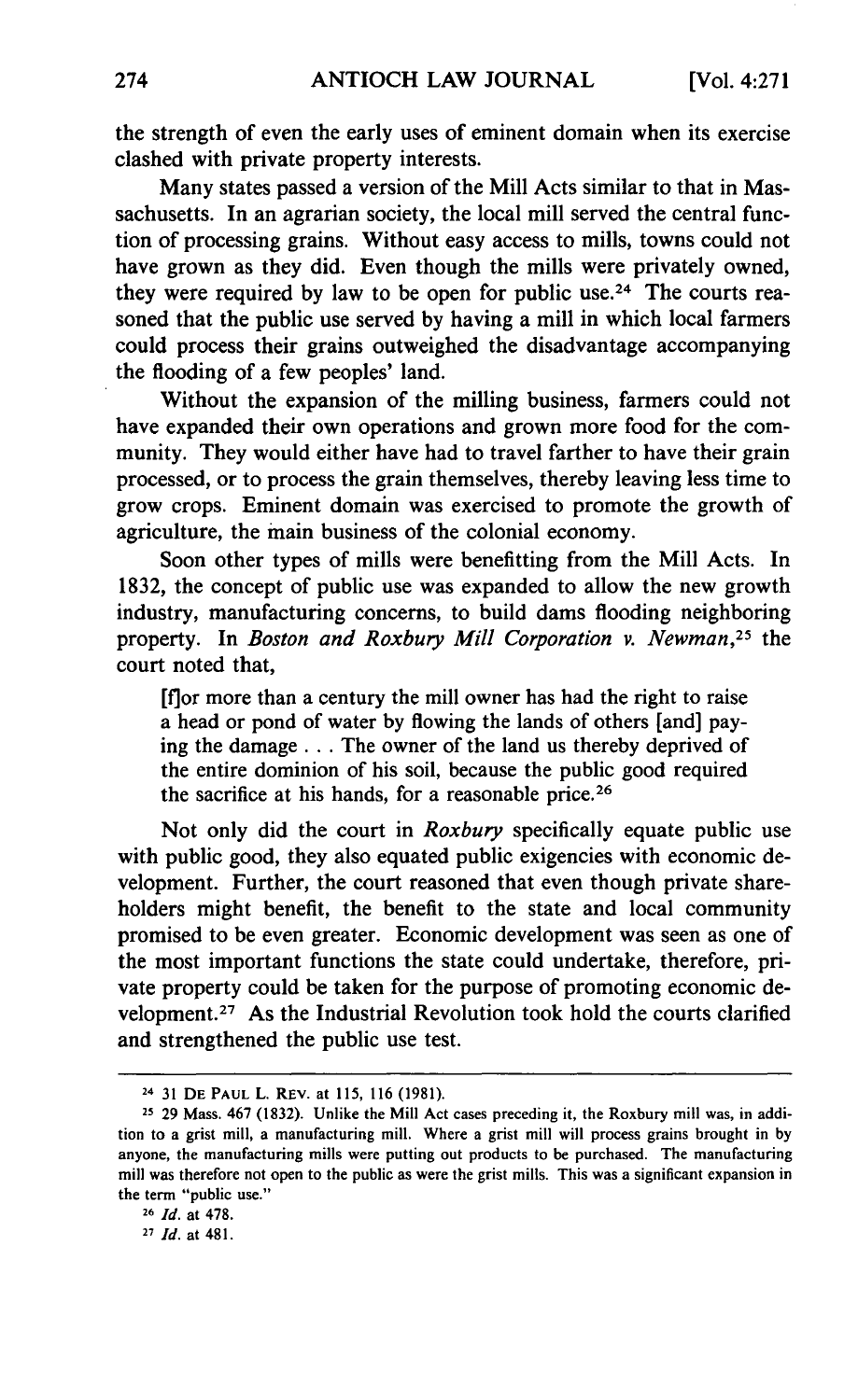In *Talbot v. Hudson,28* the Massachusetts Supreme Judicial Court distinguished the term "public use" from the term "use by the public" and adopted the broader term "public use." The Massachusetts Court pointed out that the test is not how many people will actually have access to the condemned land, but whether or not the condemnation is designed to promote the prosperity and welfare of the community.<sup>29</sup> The Court was beginning to focus on the issue of the taking rather than the subsequent use of the property. This allowed for more flexibility in how the property could subsequently be used. These early cases create a strong historical precedent for the continued use of eminent domain as a tool for economic development.

This is not to say that the 1800s saw an unabated assault on private property rights. One reaction-to the expanded public use interpretation was a resurgence of the original, or narrow view, by those who feared the demise of private property rights. Under the narrow view public access to the condemned property was necessary to meet the public use test. The use of eminent domain to establish a privately owned mill would be illegal under this view because the public would not have complete access to the mill, as they would with a road.<sup>30</sup>

Although other states were striking down the Mill Acts as an illegal taking, Massachusetts did not. The mills had become the main source of energy upon which Massachusetts' rapid industrialization was predicated. 31 However, the strength of the narrow view is reflected in major legal decisions handed down in Massachusetts in the mid 1800s. In 1851, Chief Justice Shaw of the Massachusetts Supreme Judicial Court, used some intellectual sleight of hand to diffuse the proponents of the narrow view, by holding that flooding another's property under the Mill Acts did not constitute eminent domain. He rationalized that title to the property never changed hands, and the person whose land was flooded could build a dike to hold back the water and prevent the land from being flooded.<sup>32</sup>

The influence of the narrow view can also be seen in this 1872 *Opinion of The Justices,* where the Massachusetts House of Representatives asked the Massachusetts Supreme Judicial Court to rule on the constitutionality of using eminent domain to lay out streets and side lots. The

**<sup>28</sup>82** Mass. 417 (1860).

**<sup>29</sup>***Id.* at 427.

**<sup>30</sup>***Ryerson v. Brown,* 35 Mich. 332, 338 (1977). Note that this case shows Michigan endorsing the narrow view that required use by the public. The *Poletown* case, in part III *infra,* shows that Michigan has abandoned the narrow view, thus underscoring my point that the analysis in this Comment can be applied to almost any state and need not be confined to Massachusetts.

**<sup>31</sup>** Nichols, *The Meaning of Public Use in the Law of Eminent Domain,* 20 B.U.L. REV. 615, 619- 620 (1940).

**<sup>32</sup>** Murdock *v.* Stickney; 62 Mass. 113, 116 (1851).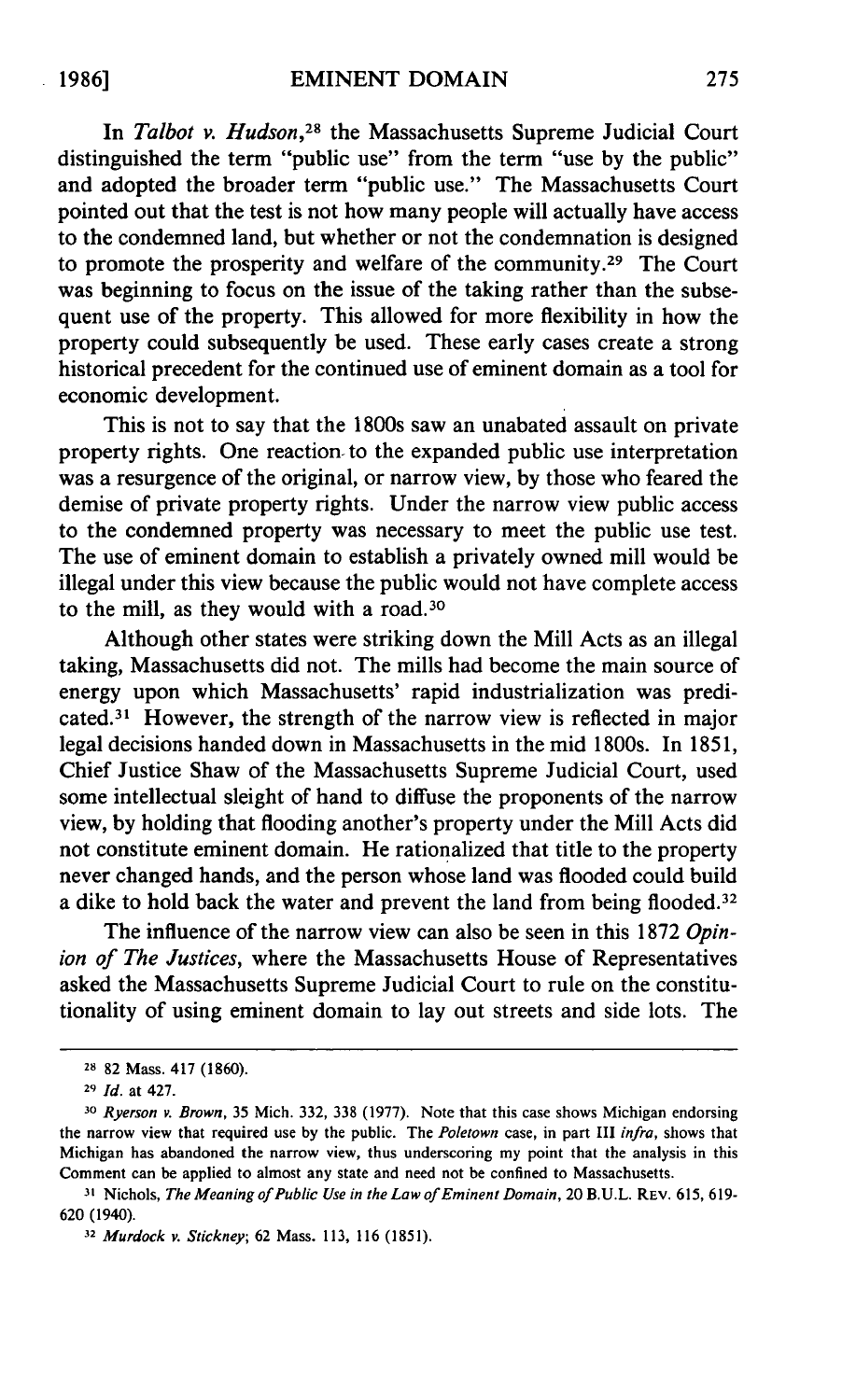side lots would then be sold or leased to businesses. 33 The Justices held that, "it is the essential character of the direct object of the expenditure which must determine its validity. **. . ."** Therefore, an incidental public benefit would not be enough on which to base the use of eminent domain.<sup>34</sup>

In 1885 in *Head v. Amoskeag Mfg. Co.*,<sup>35</sup> the United States Supreme Court upheld the Mill Acts as a legitimate form of eminent domain, thus endorsing the broad view of public use. At its peak, the narrow view slowed the expansion of eminent domain. Nevertheless, there were numerous instances of a private business benefitting from the use of eminent domain.<sup>36</sup>

By 1930, the courts in Massachusetts were reviewing legislative acts of eminent domain with increased deference. In *Manning v. Metropolitan District Commission,37* Manning challenged the slum clearance legislation as an unconstitutional taking. The court held that a legislative act passed in accordance with the applicable procedure is presumed valid, unless it appears to violate a constitutional right.<sup>38</sup>

The major use of eminent domain became slum clearance for the development of low rent housing. The New York Court of Appeals led the way in the 1936 case of *New York City Housing v. Muller,39* holding that private property taken for slum clearance was a taking for public use.4° Many states including Massachusetts followed New York's lead. In *Allydonn Realty Corporation v. Holyoke Housing Authority,4'* the Massachusetts Supreme Judicial Court held that the primary purpose of slum clearance legislation was a public one, because it served the public welfare. The Allydonn court rejected the narrow view of use by the public once and for all.<sup>42</sup>

In the Housing Act of 1949, the requirement found in early slum clearance statutes that low rent housing be built on the condemned land was omitted, although there were still some restrictions on the use of the property. 43 This statutory change directly benefitted private developers,

*<sup>33</sup>Head v. Amoskeag Mfg. Co.,* 113 U.S. 9, 15 (1885).

*<sup>34</sup> In Re Opinion of the Justices;* 204 Mass. 607, 91 N.E. 405 (1910).

*<sup>35</sup>Id.* at 611.

**<sup>36</sup>** Nichols, *The Meaning of Public Use in the Law of Eminant Domain,* 20 **B.U.L.** REV., 621 n. 36 (1940).

**<sup>37</sup>** *Manning v. Metropolitan District Comm.* 270 Mass. 348, 169 N.E. 910, (1930).

**<sup>38</sup>** *Id.* at 351.

**<sup>39</sup>**270 N.Y. 333, 1 N.E.2d 153 (1936).

*<sup>40</sup> Id.* at 343.

<sup>41 23</sup> N.E. 2d 665 (1939).

**<sup>42</sup>** *Id.* at 668.

<sup>43</sup> Berger, *The Public Use Requirement in Eminent Domain;* 57 OR. L. REV. 203, 214-215 (1978).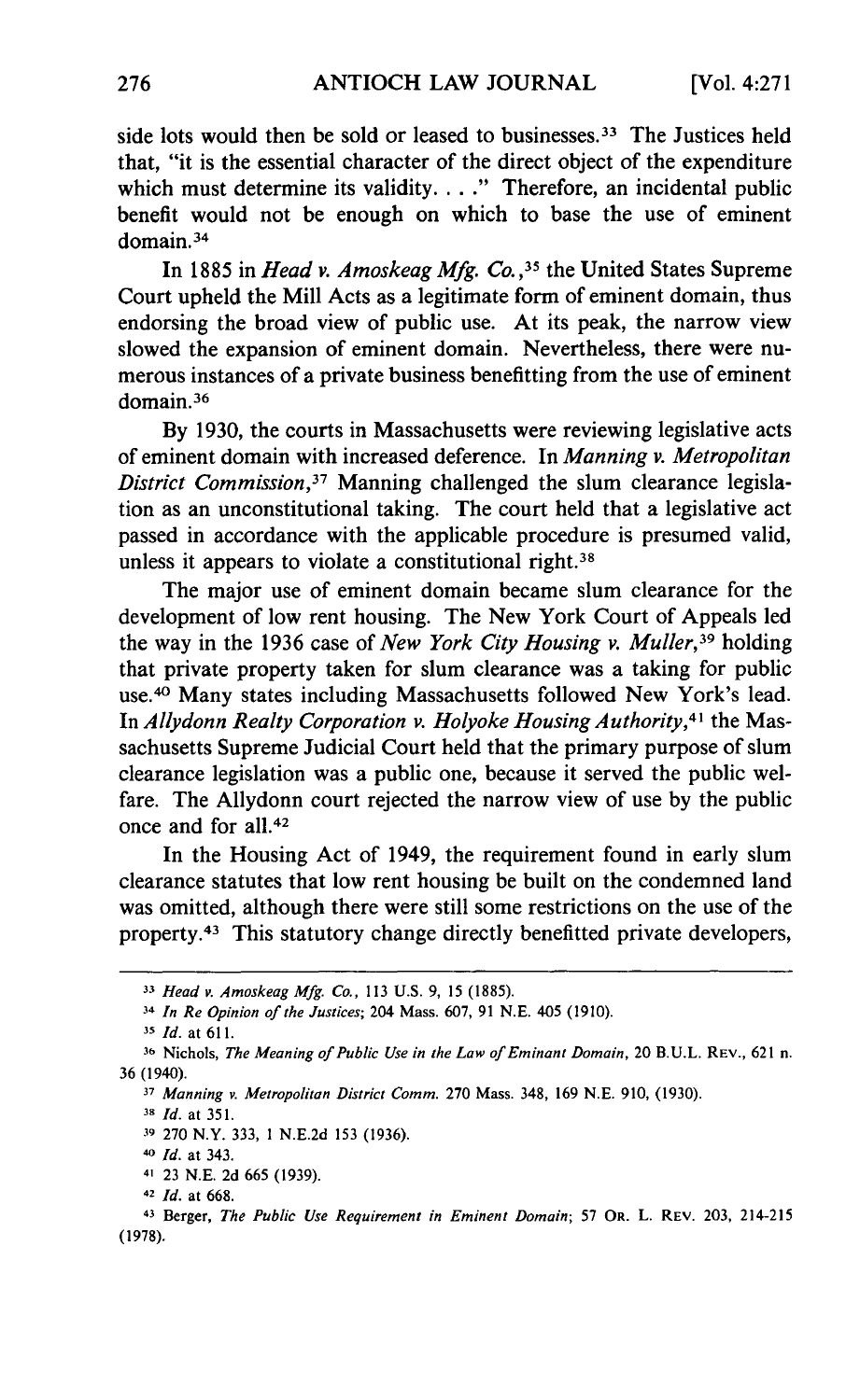who were able to purchase large parcels of city property at below market rates, develop it, and resell it at whatever rate the market would bear.

As a result of the slum clearance statutes, judicial review narrowed and began to focus only on the taking itself. In 1954 in *Papadinis v. City of Somerville,"* the court found that once the public purpose of the statute had been achieved, selling the property to private developers did not invalidate the taking. <sup>45</sup>

During the same period, what passed judicial muster as a public purpose was expanded by the courts. A valid public purpose would be found if even some of the following factors were present:<sup>46</sup>

- 1. The plan promoted the growth of the community;
- 2. The area was beyond remedy and control of the regulatory process;
- 3. The ordinary operations of private enterprise could not effectively deal with the area;
- 4. A public exigency existed which made acquisition necessary for development;
- 5. The public funds were being expended for the good and welfare of the commonwealth;

As evident in the factors being considered, eminent domain was being used to solve problems that market capitalism could not adequately address.

Like the state courts, the United States Supreme Court was also reviewing legislative exercises of eminent domain with great deference. In the 1954 landmark case of *Berman v. Parker,47* the United States Supreme Court gave broad approval to the use of eminent domain for slum clearance. The plaintiffs' property was surrounded by blighted slum property eligible for urban renewal. However, the plaintiffs' property was neither blighted nor unprofitable. Nevertheless, the court upheld the taking stating, "the public end may be as well or better served through an agency of private enterprise than through a department of the government-or so Congress might conclude."48

That same year, the Massachusetts Supreme Judicial Court made a similar ruling stating that its review of eminent domain legislation was an extremely narrow one.49 That view was reaffirmed in 1968 in *Poremba v. City of Springfield,* in which the court stated that great deference is given

<sup>44</sup> 331 Mass. 627, 121 N.E.2d 714 (1954).

<sup>45</sup> *Id.* at 631.

**<sup>46</sup>***Id.* at 630.

<sup>47</sup> 348 U.S. 26 (1954).

<sup>48</sup> *Id.* at 33-34.

<sup>49</sup> *Blakeley v. Gorin;* 313 N.E.2d 903 (Mass. 1934).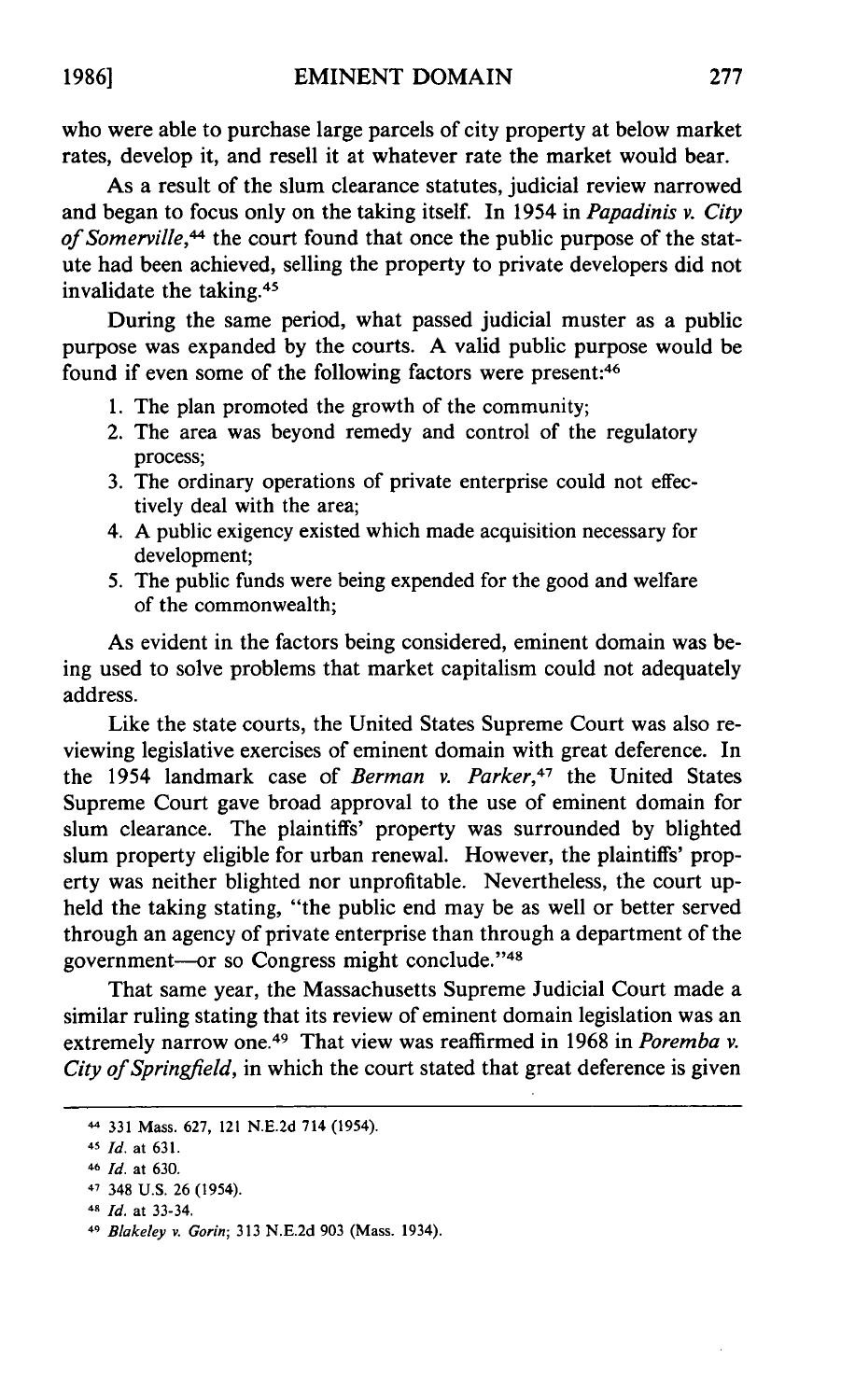to public officials' determinations as to what land is important for public improvement. 50 The court will only look to the public use for which the land is taken and not to how the property is subsequently used.

In *Boston Waterfront Development Corporation v. Commonwealth, <sup>5</sup>* the court held that, "[t]he circumstances may be such that only a relatively small portion of the inhabitants may *participate* in the benefits, but the use or service must be of such a nature that in essence it *affects them as a community* and not merely as individuals."<sup>52</sup> [emphasis added.] In *Boston Waterfront,* the court clearly equated public use with a benefit to the community. Further, the community benefit only has to be found in the initial taking. The property's subsequent use is not a factor. This allowed those acquiring property through eminent domain to maximize their profits, while ostensibly serving the public use of eradicating slums.

In *Ballantine v. Town of Falmouth,53* the town used eminent domain to acquire a privately owned parking lot. The lot was then leased to a private party who would continue to operate it as a parking lot. This was done to maintain the lot for its previous use.<sup>54</sup> The court held that "off street parking is a public purpose for which land may be taken by a municipality, even if that land is being operated as a for profit business by its private owner."<sup>55</sup>

Eminent domain in Massachusetts has long been used by communities to address pressing economic problems. When mills were the main source of power needed to fuel the growth of industry, eminent domain was invoked to promote the development of the mills.<sup>56</sup> The mills were arguably open to public use. In the 1900s, eminent domain was used in an attempt to rid America's cities of slums. 57 At the same time the term "public use" was expanding to include benefit to the public and the narrow view of use by the public was relegated to history.<sup>58</sup> Finally, the courts limited the scope of review, in deference to the legislature, to the purpose of the taking only.59 The most recent use of eminent domain has been to take private property for the benefit of a local business.<sup>66</sup>

**<sup>50</sup>** 238 N.E.2d 43, 45 (1968).

*<sup>51</sup>* 378 Mass. 629 (1979).

**<sup>52</sup>** *Id.* at 647 citing, *Opinion of the Justices;* 297 Mass. 567, 571 (1937).

**<sup>53</sup>** 298 N.E.2d 695 (1973).

**<sup>54</sup>***Id.* at 697.

**<sup>-5</sup>** *Id.* at 698.

**<sup>56</sup>** *See supra* note 22.

*<sup>57</sup> See supra* note 40.

*<sup>58</sup> See supra* note 42.

**<sup>-9</sup>** *See supra* note 50.

**<sup>60</sup>** *See infra* note 62.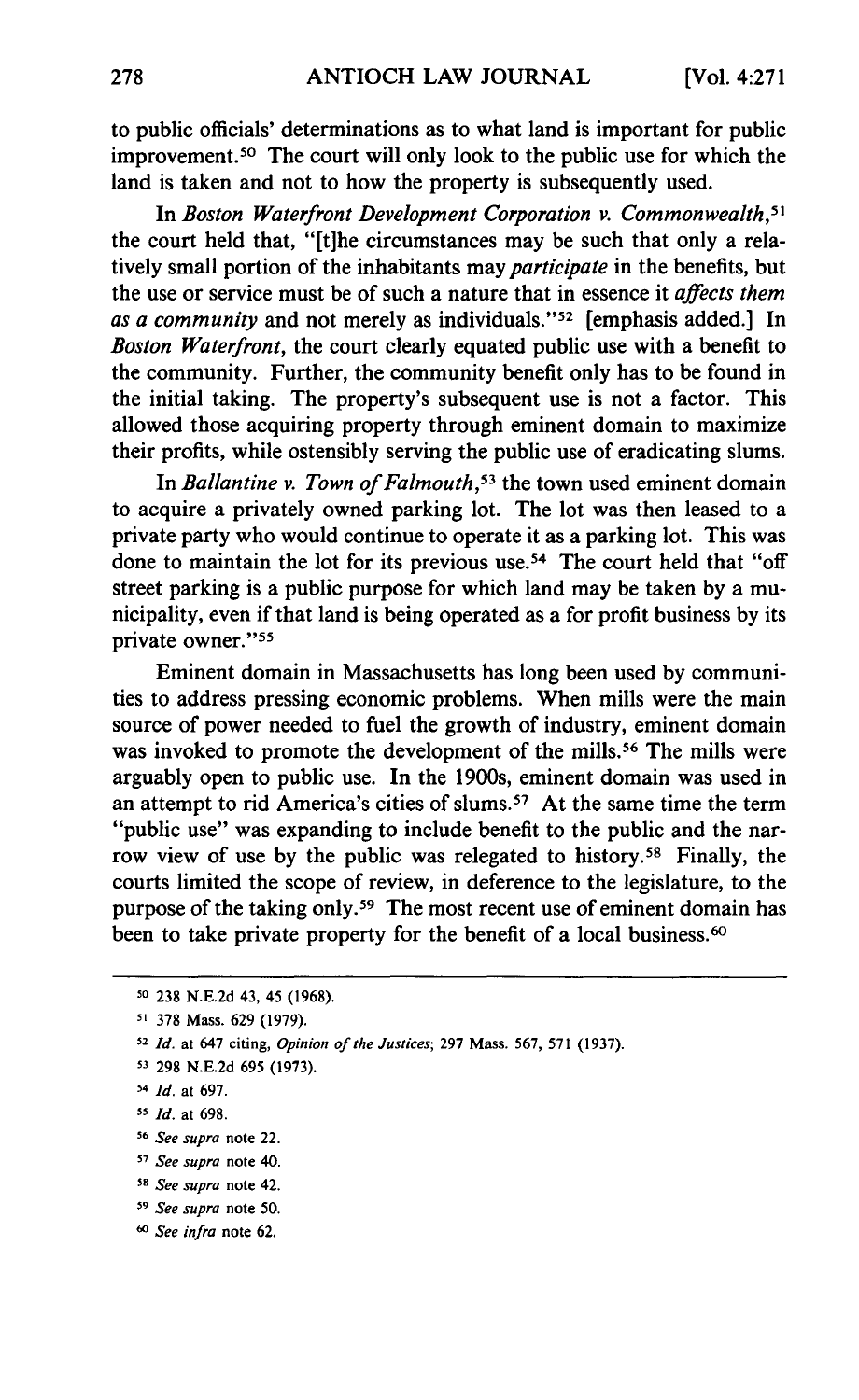### III **PRIVATE** TRANSFEREE **TAKING** To PROMOTE **A** REGULAR **BUSINESS:** A CRITICAL ANALYSIS **OF** *Poletown Neighborhood Council v. City of Detroit*

In *Poletown Neighborhood Council v. City of Detroit,61* the city of Detroit used eminent domain to raze a neighborhood known as Poletown so that the General Motors Corporation (G.M.C.) could build an auto assembly plant. Poletown can be distinguished from other uses of eminent domain since Poletown was not a blighted neighborhood but rather an active and diverse ethnic community. <sup>62</sup>

When eminent domain is used to take private property from one party involuntarily and transfer title to another private party, it is known as a private transferee taking. A public transferee taking, on the other hand, would vest title to the appropriated property in a governmental unit. The *Poletown* case is an example of a private transferee taking on a vast scale. Legal scholars level more criticism at private transferee takings because the public use is suspect when the property ends up in private hands. **By** taking a closer look at *Poletown* we can begin to see why private transferee takings are criticized.

In the Spring of **1980,** G.M.C. gave notice to the city of Detroit that it was closing its outdated Cadillac/Fisher body plant and would move out of the city **by** the Spring of **1983,** unless Detroit could procure a site between 450 and 500 acres with rail and highway access. 63 Detroit had already been seeking ways to stem the flow of jobs from the city before G.M.C. announced the closing of this major plant with the potential loss of over 6,000 jobs.<sup>64</sup>

The city of Detroit, working closely with G.M.C.,<sup>65</sup> decided to raze the inner city neighborhood of Poletown which was home to 4,200 people. Unlike blighted property condemned under the slum clearance statutes, however, Poletown was a stable, working class neighborhood. These factors set the *Poletown* case apart from all previous uses of eminent domain. A precedent has now been set whereby productive private property can be condemned for the benefit of a private business.

In upholding this unprecedented use of eminent domain, the Michigan Supreme Court found that preventing the loss of jobs, as well as other beneficial economic consequences of the new plant, constituted a

**<sup>61</sup>** 410 Mich. **616,** 304 N.W.2d 455 (1981) *(per curiam).*

**<sup>62</sup>***Id.* at 461.

**<sup>63</sup>***Id.* at 460. These requirements reveal the detail which G.M.C. required of the city. This implies that the use of eminent domain was for G.M.C.'s benefit with an incidental public benefit. *64 Id.* at 467.

**<sup>65</sup>** *Id.* at 467, 469.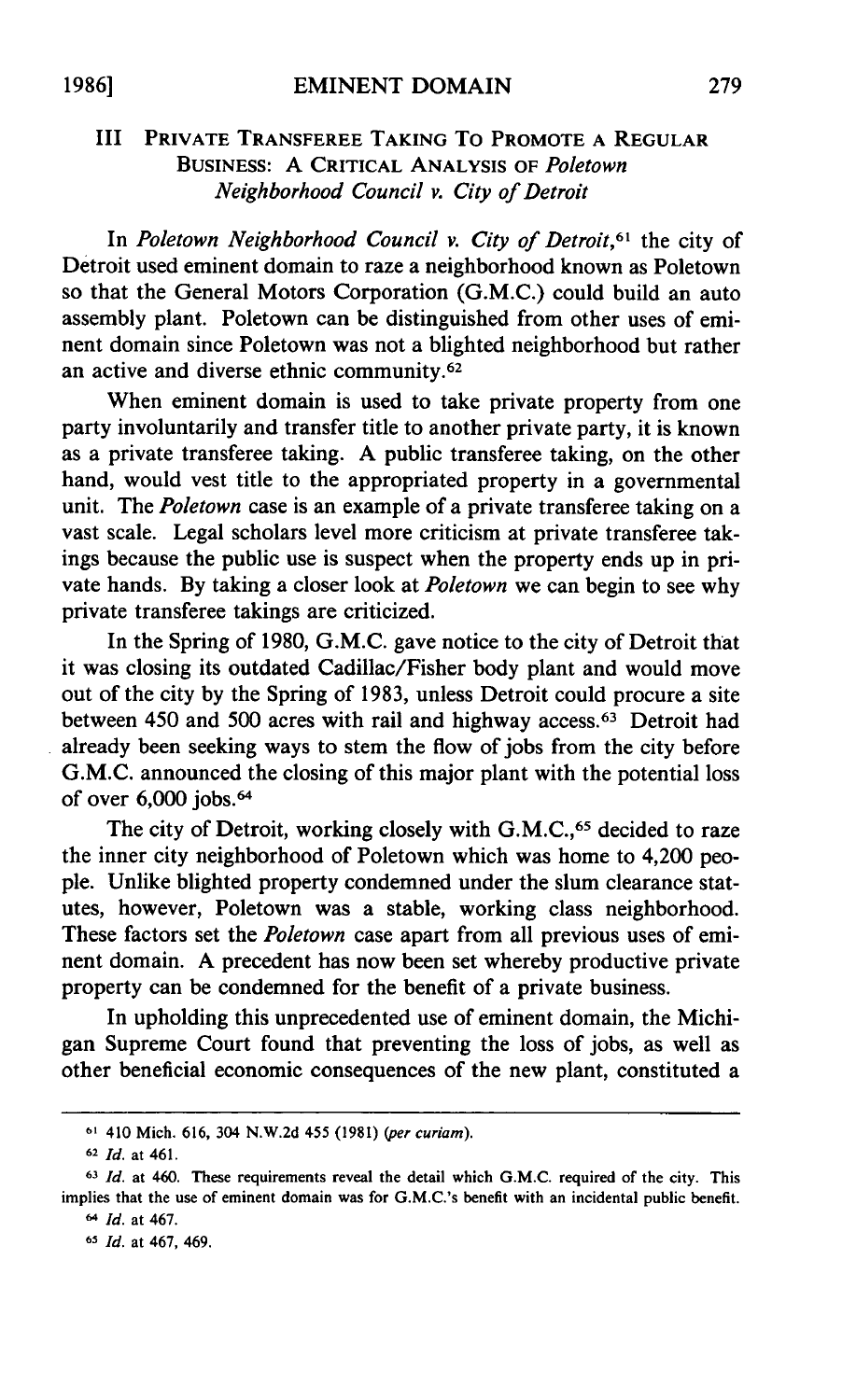valid public use.<sup>66</sup> Citing *Berman*, the Court noted that the legislature's determination of what is in the public interest must be given great deference. <sup>67</sup>

The *Poletown* case epitomizes the drawbacks of a private transferee taking. Aside from the psychological trauma to the thousands of people whose homes and neighborhood were taken from them, numerous legal issues were raised. Justice Fitzgerald discussed several of them in his dissenting opinion in *Poletown .68*

First, Justice Fitzgerald argued that eminent domain was used to meet a private purpose, and that eminent domain should only be used for a private corporation when that enterprise generates a public benefit that would not exist but for the government's use of eminent domain.<sup>69</sup> In *Poletown* the primary benefit was to G.M.C. who received a site for its new plant. The G.M.C. plant would not exist in Detroit unless the city first met G.M.C.'s criteria by using eminent domain. It is true that a subsequent benefit of the G.M.C. plant would be the retention of jobs, but jobs could be generated by promoting another corporation whose requirements would be less intrusive. <sup>70</sup>

Second, *Poletown* upheld an exercise of eminent domain which realigned the relationship between private property owners, business, and government. Never before had a business interest been allowed to deny so many property holders their right of ownership. In the traditional use of eminent domain, private property would be lost for an immediate public benefit such as slum clearance. In *Poletown,* the taking was on such a large scale that the victims lost not only their property, but were also denied the ability to relocate within their neighborhood. This wholesale condemnation of Poletown indicates that the Detroit government valued the rights of a business much more than the rights of the individual property owners.<sup>71</sup>

Third, the public use is no longer sought in the taking itself as it was, for example, in slum clearance legislation.<sup>72</sup> Benefit to the public is relegated to a position inferior to the benefit derived by the corporation. Eminent domain was used primarily to benefit G.M.C. by helping them obtain their new plant, in the hope that the new plant would furnish new jobs, or even save jobs for Detroit. Then speculative and incidental benefit will be enought to meet the public use test.

**<sup>66</sup>** *Id.* at 459. **67** *Id.* **68** *Id.* at 464. **69** *Id.* at 478-480. **70** *Id.* at 478. **71** *Id.* **72** *Id.* at 480.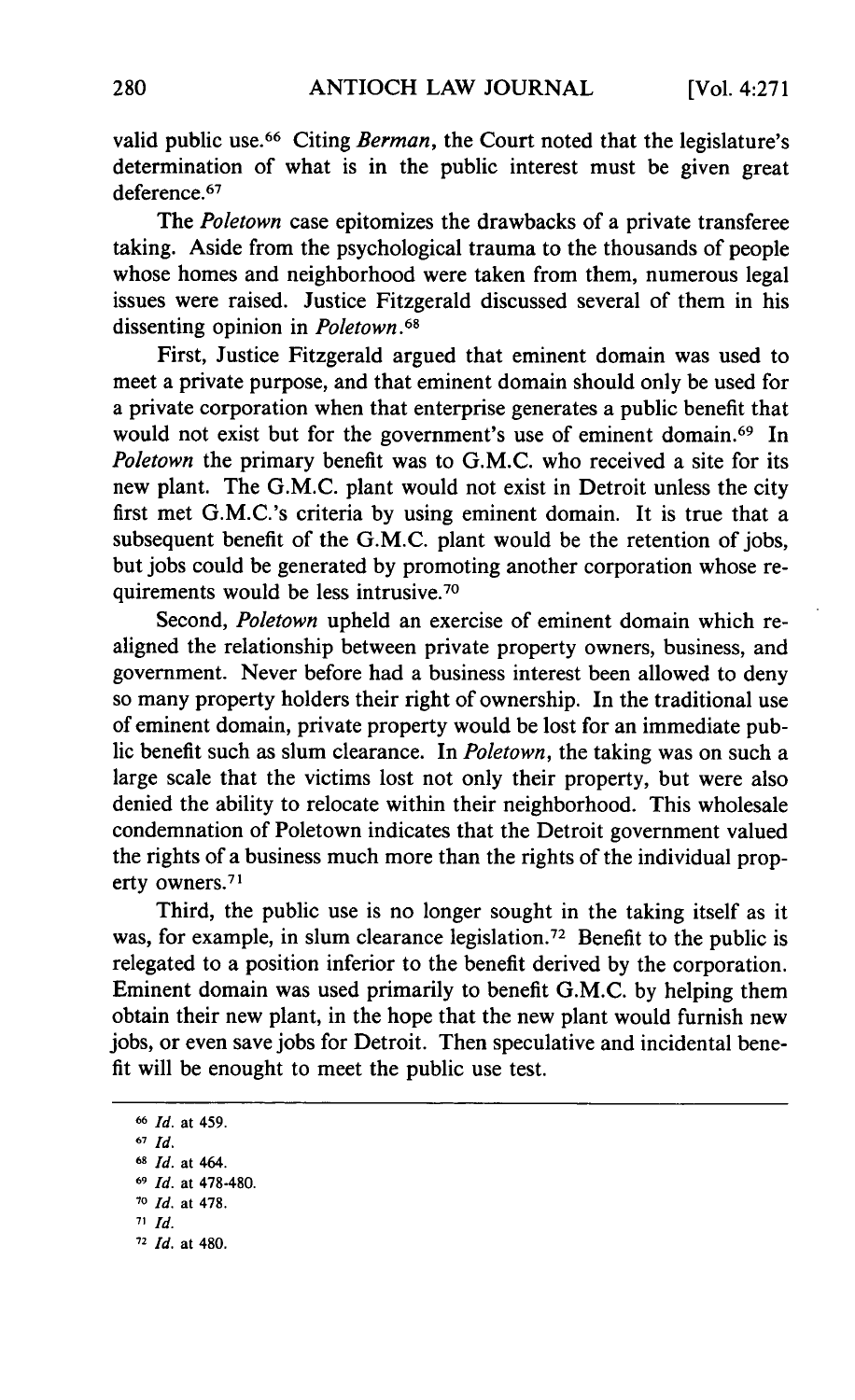Additional drawbacks to a *Poletown-type* taking are raised by Professor Thomas Ross in his law review article *Transferring Land to Private Entities by the Power of Eminent Domain.73* First, a private transferee taking is more likely to be the result of an improper motive than is a public transferee taking because the potential for private gain is much higher. Second, private transferee takings do not necessarily provide adequate public accountabiity to insure that the property continues to be used for the public benefit. Third, private transferee takings have a demoralizing effect on those directly affected and on the surrounding community. Fourth, each private transferee taking is a precedent for future takings.

The first criticism addresses the motive behind the taking. When the appropriated property is transferred to a private entity, it is easier to use eminent domain to reward or punish a particular person or business. For example, in a city that has a critical shortage of parking, property could be taken from a political enemy and sold or leased to a political or business ally, under the guise of addressing the city's parking crisis. <sup>74</sup>

The second criticism concerns accountability. Once the state transfers the property to a private party, it loses much of the leverage that could have assured that the desired public use was met.<sup>75</sup> For instance, in the *Poletown* situation, Detroit transferred the property to G.M.C. under the rationale that eminent domain was being used to retain jobs without assurances that the company would not switch to a less laborintensive method of auto assembly. There is nothing to prevent G.M.C. from automating the new plant to the point where the work force is much lower than the 6,000 that G.M.C. had forecast in their bid to acquire the land.

The third criticism is what Ross terms the demoralizing effect.<sup>76</sup> In *Poletown* there were thousands of involuntary transferrors. The psychological effect on these former property owners and the surrounding neighborhoods could certainly be demoralizing. In addition the fear that other neighborhoods might suffer the same fate as Poletown could drive property values down.<sup>77</sup>

Fourth, *Poletown* has so expanded the scope of eminent domain in

**<sup>73</sup>**Ross, *Transferring Land to Private Entities by the Power of Eminent Domain,* 51 **GEO.** WASH. L. REV. 355 (1983).

<sup>74</sup> *Id.* at 370.

*<sup>75</sup>Id.* at 374.

**<sup>76</sup>** *Id.* at 376.

**<sup>77</sup>**Ross defines the "demoralizing cost" as an unfairness in the use of eminent domain. This may lead to an unwillingness to invest in property at least in certain areas. *Id.* at 377. For a more detailed analysis of the demoralizing cost in monetary terms, *see id.* at 377, n. 68.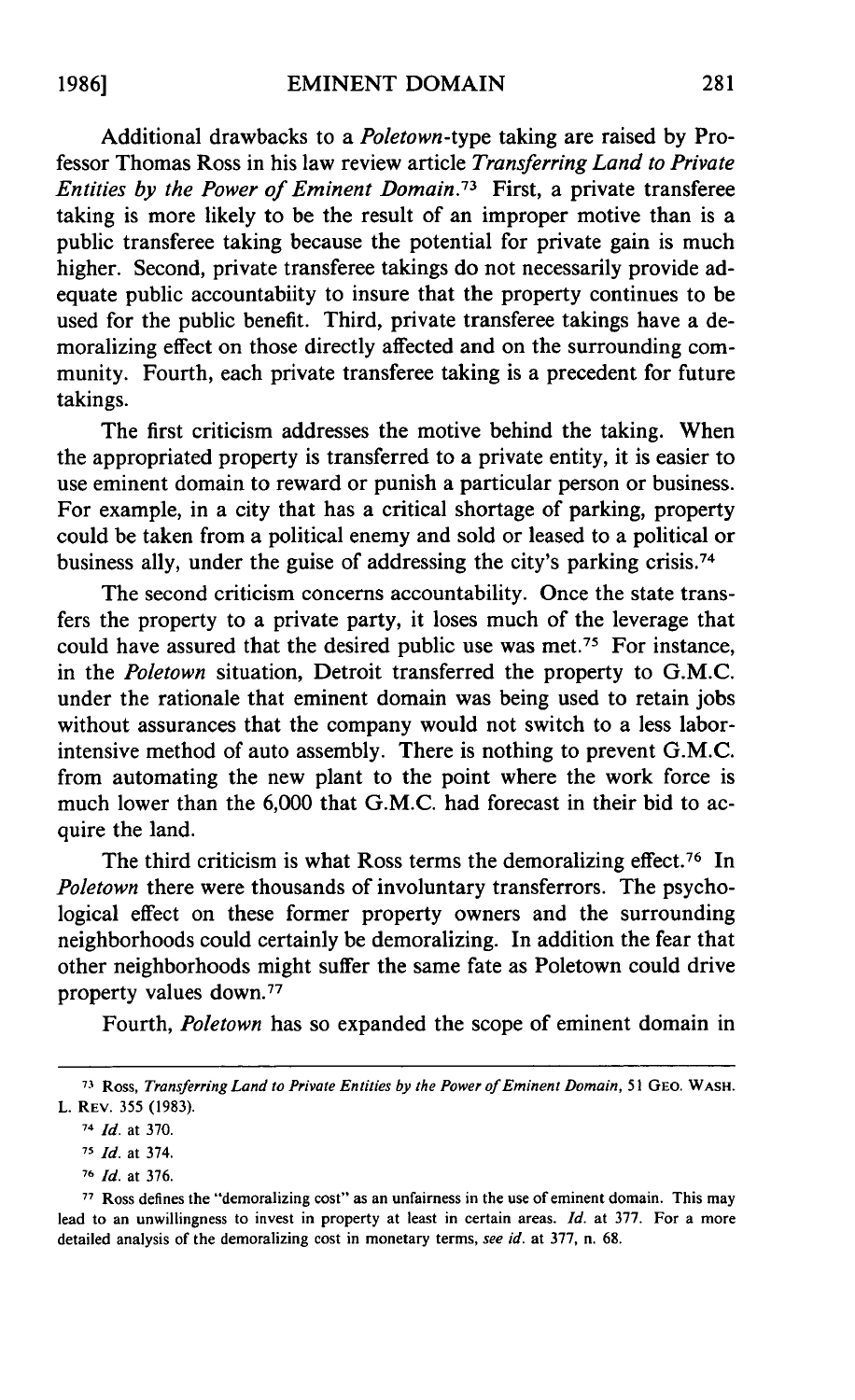Michigan that there are few if any limitations left on its use.<sup>78</sup> The test of public use has been made so nebulous that it is completely meaningless. Virtually any business can claim to save or create jobs. If only large corporations with thousands of employees can meet Michigan's new public use test, then perhaps only large scale uses of eminent domain, like that in *Poletown,* are valid takings. This is certainly a dangerous precedent, because large scale takings are more intrusive and therefore more detrimental to the community. The Michigan Supreme Court not only set bad precedent with *Poletown,* it also made the idea of using eminent domain to promote a business interest a politically unpalatable one. **A** more politically acceptable use of eminent domain may prove to be the promotion of employee owned business.

# IV. A **PRIVATE TRANSFEREE TAKING TO PROMOTE AN EMPLOYEE-OWNED BUSINESS** IS **HISTORICALLY JUSTIFIED**

The use of eminent domain to establish a worker-owned business in the face of a company closing down is historically justified and not susceptible to the criticisms raised *supra.* Therefore, it may prove to be politically more practical. Worker owned businesses are usually set up under employee stock ownership plans (ESOPs). ESOPs can vary tremendously but, generally speaking, workers become worker/owners **by** buying stock, or receiving shares in the company as an employee benefit. Since 1974, the number of companies whose stock is substantially employee-owned has quadrupled from **500** to approximately **2,000. <sup>7</sup> <sup>9</sup>**

Various studies have indicated that one reason for the rapid increase in employee-owned businesses is their success. **A** study **by** Alan Cohen found that companies sold to the employees when the owner retired had a **30%** faster growth rate in sales than comparably sized companies in their surrounding area.80 **A** study **by** Corey Rosen and Katherine Klein found that the majority of employee-owned companies generated three times as many jobs per year as did comparable non-employee owned firms.<sup>81</sup> Katrina Berman found that employee-owned plywood firms were 30% more productive than comparable conventional firms.<sup>82</sup> In studying buyouts of financially troubled companies, Samuel Wessinger and Corey Rosen found that **80%** of the buyouts that have taken place since 1974 are still in business.<sup>83</sup>

**<sup>78</sup>***Poletown, supra,* at **378 (1983).**

*<sup>79</sup>See supra* note **1.**

**<sup>80</sup>** *See supra* note 4.

*s See supra* note **3.**

**<sup>82</sup>** *See supra* note 2.

**<sup>83</sup>***See supra* n.l at **17.**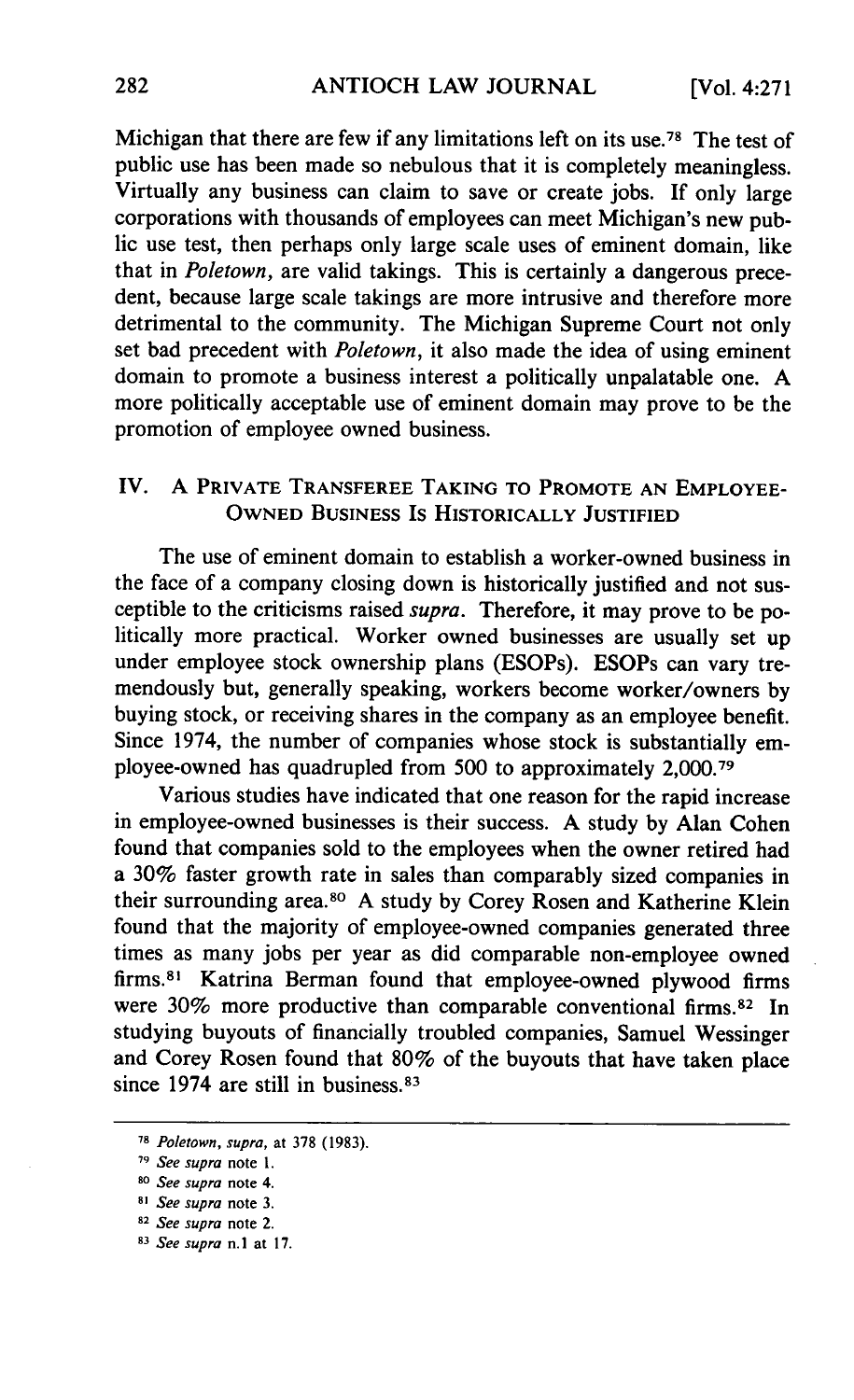These factors clearly place the use of eminent domain to establish an employee-owned business within the public use test. An employeeowned business is more of a public benefit and is more accountable to the community in which it is established than is a regular business. An employee-owned business is also a nonintrusive way to foster economic development. Whereas *Poletown* resulted in the uprooting of thousands of families and the destruction of a neighborhood, the transfer of ownership of a business to an employee-owned business would not dislocate anyone. Therefore, the concerns outlined *supra* are greatly diminished when the party receiving condemned property is a company owned by its employees.

To address the first of Justice Fitzgerald's three criticisms, eminent domain would initially be used to save jobs—clearly a public use—and not to meet a corporations private purpose as was true in *Poletown.* The employee-owned business scenario necessitates a pre-existing business. Therefore, the direct benefit to the community of using eminent domain would be to save the jobs in the business being condemned. Any benefit the employees or company received in the employee-owned business would be secondary to saving jobs and would come over a period of time if the business were successful. In *Poletown,* the initial benefit went to G.M.C. since it was able to build a new plant in Detroit. Any jobs retained for the community would be secondary, since they would flow from the completion of G.M.C.'s new plant.

Second, the use of eminent domain to establish an employee-owned business does not affect the relationship between private property owners, business interests and the government. As Justice Fitzgerald pointed out, this relationship was altered in Poletown. In the employee-owned business scenario, the property being condemned is a business about to be closed, and the party receiving the condemned property is a new employee-owned business. The only parties involved are businesses and the only property involved is commercial property. As was pointed out in Part II, eminent domain has promoted business interests primarily at the expense of private property owners. A more equitable promotion of business interests would be at the expense of business property owners because it does not upset the relationship between private property owners, business interests and the government.

Justice Fitzgerald's third concern that the initial beneficiary would be the transferee, is also addressed by a worker-owned business. In a worker-owned business, the public use can be found in the initial taking and the public benefit is twofold. Specific jobs are saved and the business continues, thus preventing the property from standing vacant and possibly becoming blighted. This meets the public use test before any benefit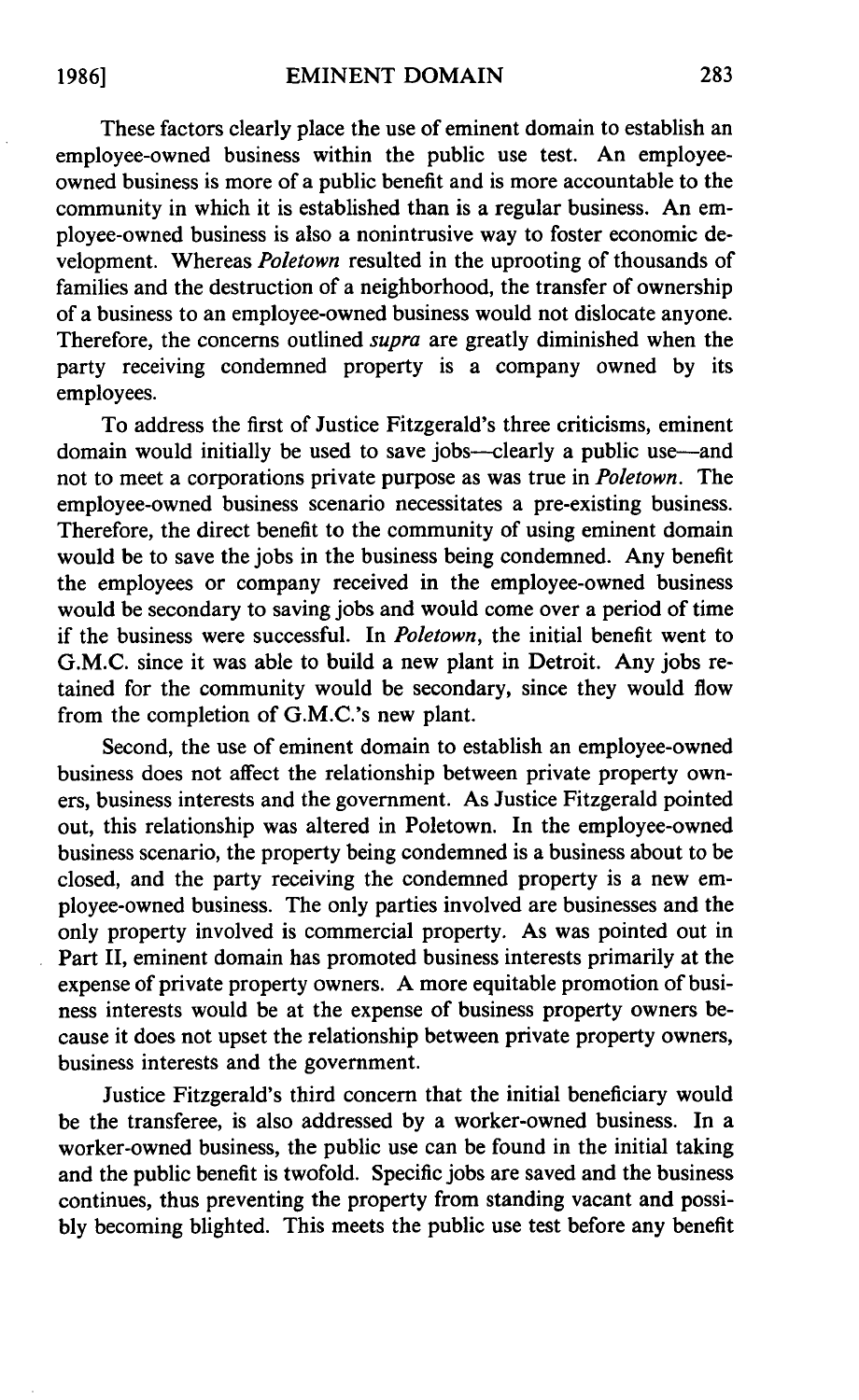is received by the employee-owned business. Therefore, the benefit to the public is not speculative and incidental to the benefit to the transferee, as was the case in *Poletown.*

In analyzing Professor Ross' four concerns about private transferee takings, the benefits of an employee-owned business are clear. First, the issue of an improper motive, while always a concern, is far less likely to arise when eminent domain is used in conjunction with an employeeowned business. Since the business would be created as a result of the exercise of eminent domain, it is unlikely that it would be the beneficiary of an improper motive. Generally the recipient of an improperly motivated act was involved prior to the act being carried out.

Second, an employee-owned business poses far fewer problems of accountability. Where a case like *Poletown* provides for little or no accountability, a worker-owned business can be organized so as to assure the community that the public benefit actually materializes. In the *Poletown* case, the single method of accountability was zoning the area for business use only. $84$  This method can also be applied to an employeeowned business. Moreover, with a worker-owned business, other measures can be taken to assure accountability. For example, the deed from the state or municipality into the employee-owned business could include the right of re-entry, or reverter, should the business cease to be at least 75% employee-owned.

As Justice Fitzgerald suggests, restrictions should be placed on condemned property to insure that the public use is fixed and permanent.<sup>85</sup> An employee-owned business is, by its very nature, a form of public accountability or local public control, since the owners of the business are local residents. Like their neighbors, they have a vested interest in assuring that the public use is carried out, since the existence of the business will directly affect the community in which they live.

Professor Ross' third criticism of private transferee takings is the demoralizing effect on the forced transferees. In the case of an employeeowned business, the only party that could possibly be demoralized is the previous owner. There is, however, little left to demoralize, since the owner was already closing the business. Eminent domain in this case would only be making productive use of what might have become unproductive property. This keeps the exercise of eminent domain closely related to its historical use as a means to achieve slum clearance.

The effects on the demoralized owner are more than offset by the boost in morale that a worker takeover of an enterprise has on a commu-

**<sup>84</sup>***Supra.* 51 **GEO. WASH.** L. REV. **355, 376 (1983).**

*<sup>85</sup> Poletown, supra,* at **478.**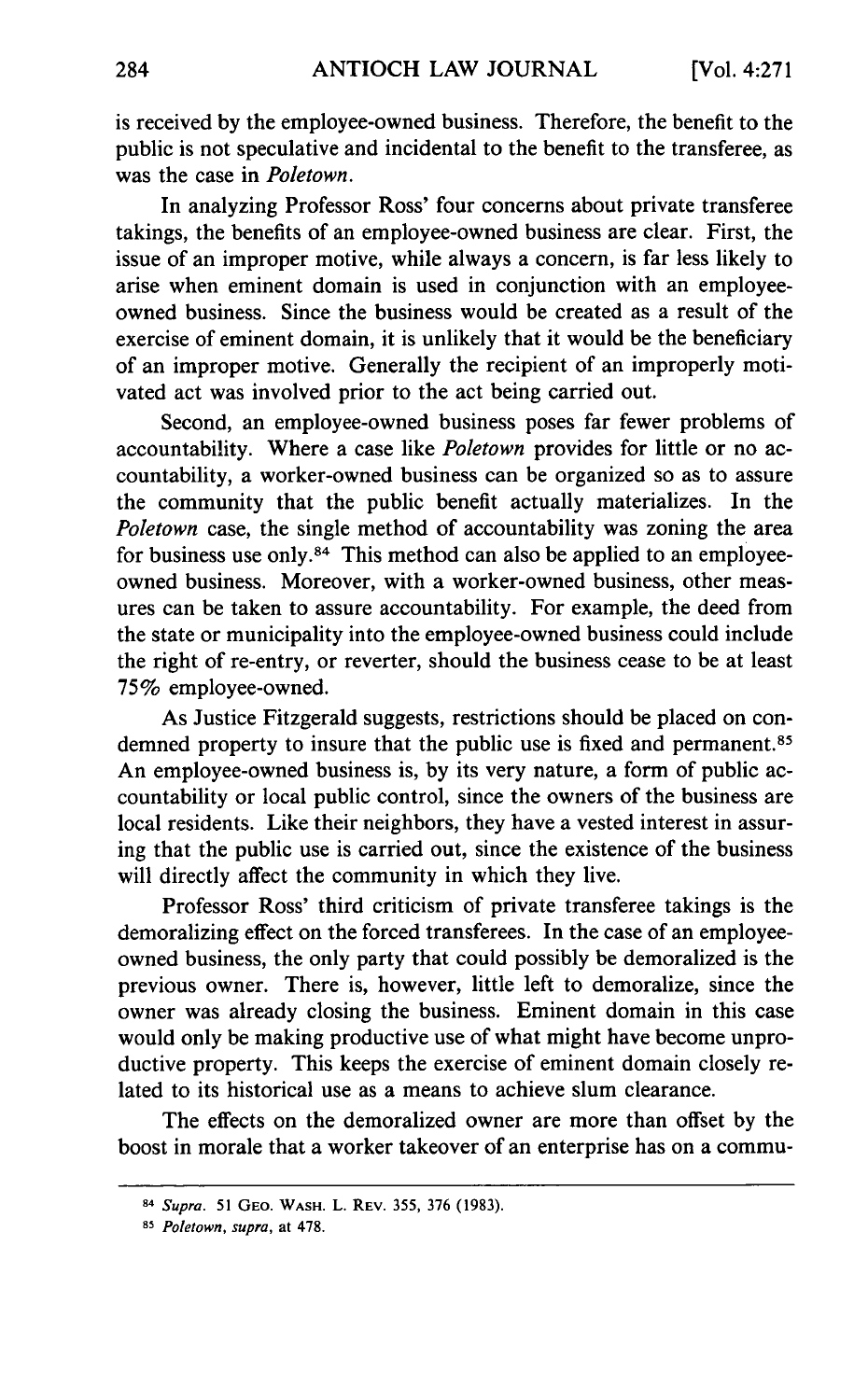nity. While thousands of people lose their jobs and are displaced every year, a worker takover signifies that the employees are not helpless. Worker-owned businesses are more productive than ordinary businesses. 86 A fundamental reason for this is that the workers have gone from helpless pawns to part owners, and it shows in their morale and productivity.

Fourth, the use of eminent domain in *Poletown* was not only bad precedent because it allowed a whole neighborhood to be razed, it was bad precedent because it blurred the definition of what is a public use. As Justice Fitzgerald pointed out, the *Poletown* decision has rendered the term public use uncertain. If eminent domain were used to form an employee-owned business, the public use test would be clarified because specific elements could be required. Eminent domain would have to be used to preserve property for its present use. The business must be scheduled to close down or move out of state and the owner must have unreasonably refused to sell the business to the workers. When used within these guidelines, eminent domain serves the valid public purpose of preserving jobs and stabilizing the local economy, without having the negative drawbacks of *Poletown* discussed in Part III.

Eminent domain is, of course, only indicated in those cases where the owner refuses to sell the business to the employees. This prerequisite can be used to make the use of eminent domain to help establish an employee-owned business more politically acceptable. When a business shuts down it is an obvious hardship for the entire community. If the owner then fights the use of eminent domain to keep the business open as employee-owned, the owner is portraying himself or herself as not only someone who is letting the community down by closing the business, but as someone seeking to further injure the community by preventing the establishment of a new business.

The use of eminent domain to save jobs and address local economic problems falls within the traditional definition of public use, and when eminent domain is used to establish an employee-owned business, few if any of the detrimental side effects of a *Poletown-type* exercise of eminent domain arise.

#### V. **CONCLUSION**

The use of eminent domain in Massachusetts to acquire a business about to be shut down would be within the historical definition of public use. Historically, eminent domain has been used to solve local economic problems if the benefit to the public was found in the initial taking. To-

**1986]**

**<sup>86</sup>***See supra* note 2.